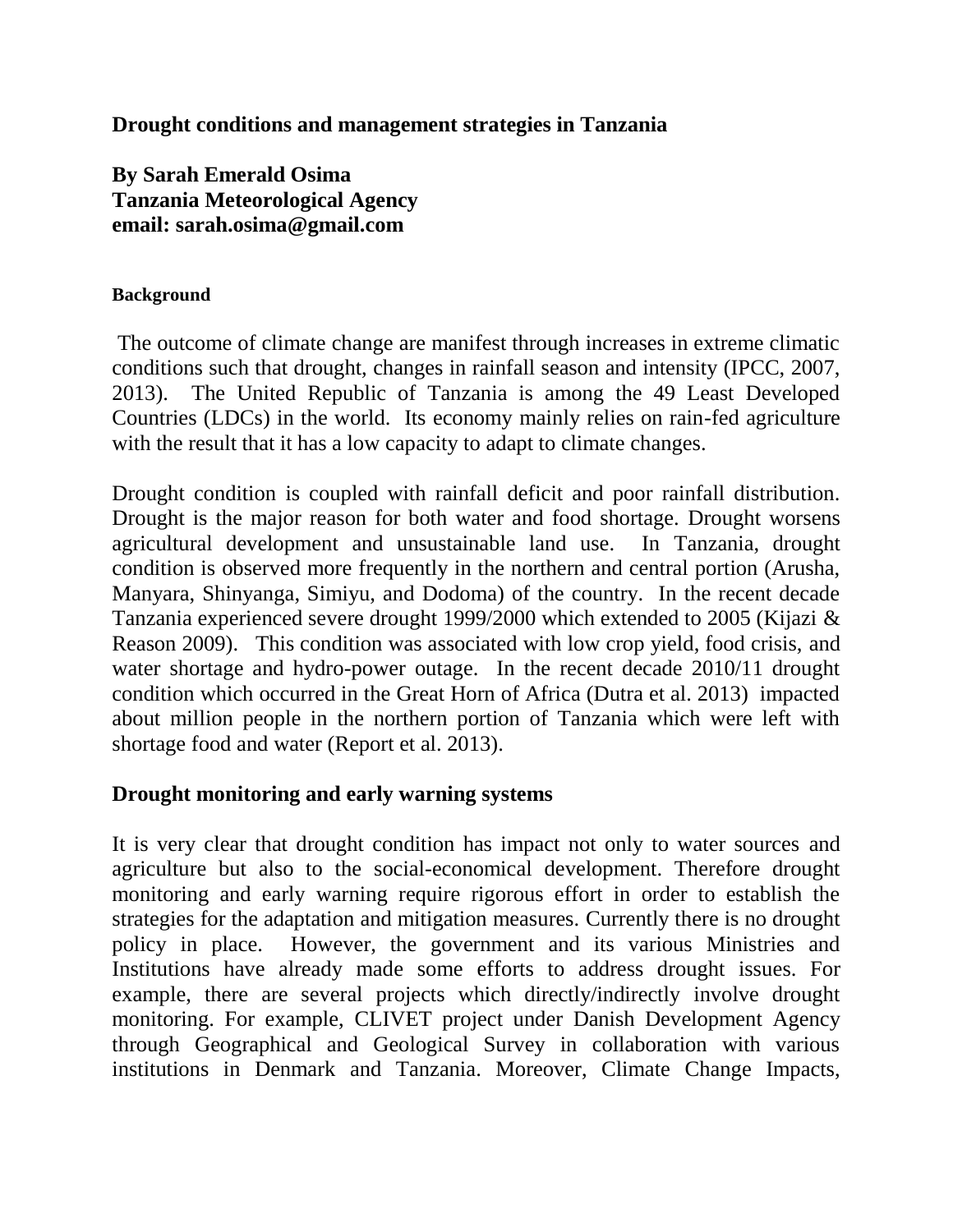Adaptation and Mitigation project (CCIAM) in collaboration with the Norwegian Universities and Research Institutions in Tanzania.

Tanzania Meteorological Agency (TMA) is the main government authority which provides daily, monthly and seasonal weather forecast. It also monitors drought condition and issue early warning in collaboration with various stakeholders, government institutions and NGO's at a local and national level. For example, TMA collaborates with the Ministry of Agriculture and Food Security, Ministry of Water and Energy, Prime Minister's Office (Disaster Management) and Vice Precedent's Office (Environment).

The general purpose of TMA is to provide quality and reliable meteorological services to meet public and stakeholders expectation thereby contributing to the protection of life and property, environment and national poverty eradication goal. TMA also provide update of the previous weather/drought outlook which is released through various media of communication. For example, daily weather forecasting, seasonal outlook of rainfall and drought outlook condition in the country. Furthermore, recently TMA launched a bulletin, 'TMA statement on the status of climate in Tanzania'. This bulleting will be released every year. The aim of this bulletin is to ensure public awareness on weather, climate and climate change is enhanced and that the Government, Policy makers, scientific communities and all stakeholders are provided with up-to date and reliable information about the status of the National Climate.

Moreover, the National Environment Management Council (NEMC), established a unit called Drought and desertification control unit. More recent, the Early Warning Project which is collaborated by various institutions including TMA, Ministry of Agriculture and Food Security, Prime Minister's Office and Vice President's Office under the United Nations Development Program (UNDP) was launched. All these and other ongoing government efforts have direct/indirect impact in the drought management and early warning in the country.

### **Vulnerability assessment**:

The most vulnerable sectors include agriculture and food security, water, health, environment and industrial sector. Various reports including a recent speech given by the President of Tanzania, Honorouble Jakaya M. Kikwete indicate that, food security vulnerability in Tanzania remains high with national level Self Sufficiency Ratio (SSR) as low as 103% as compared to desired threshold ratio of 120% amidst of which 10 regions contain vulnerable areas. Currently, 63 districts